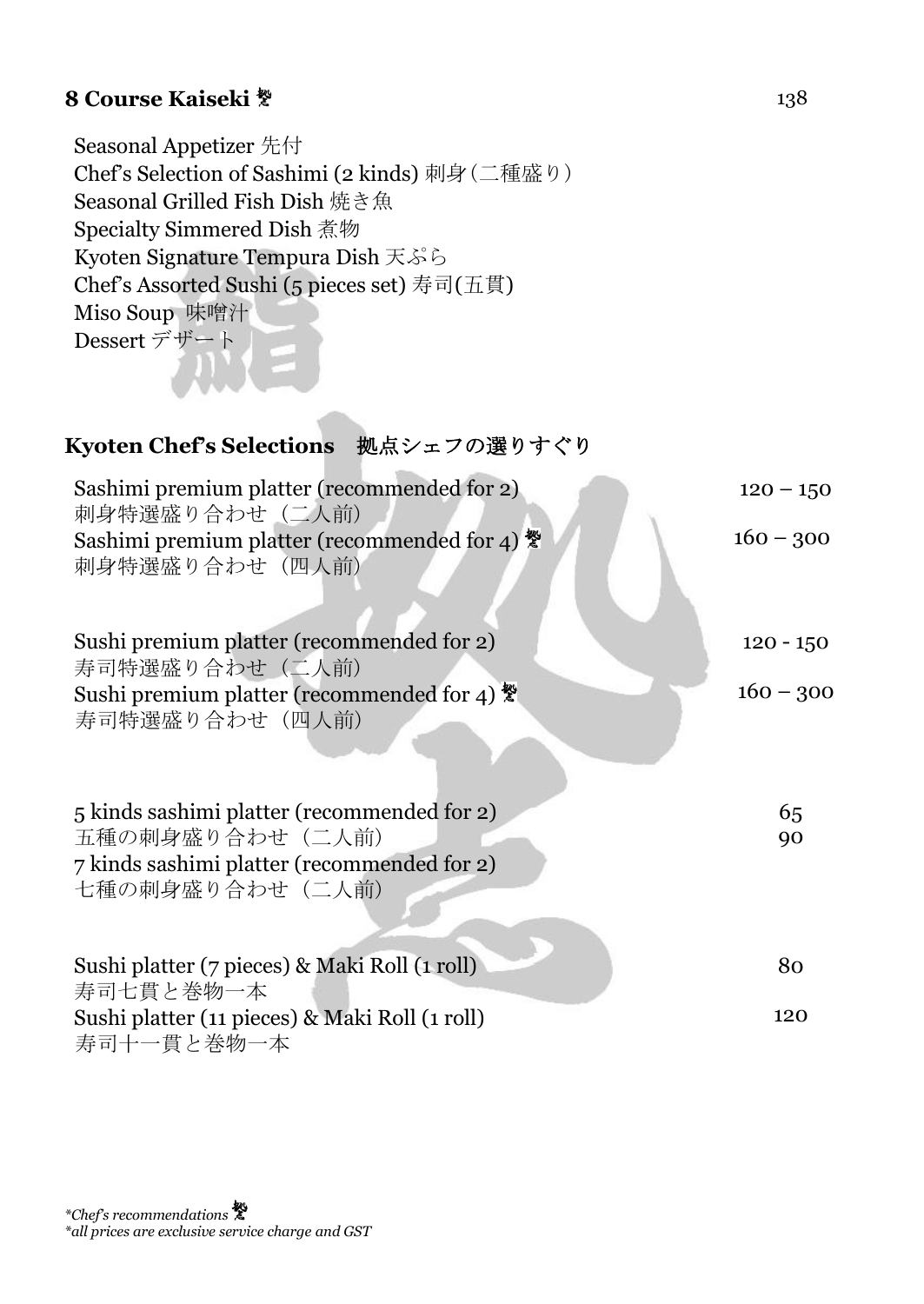### **Sushi & Sashimi** 寿司と刺身

|             |                              |       | Sushi<br>$(i$ piece) | Sashimi<br>$(5 \text{ slices})$ |
|-------------|------------------------------|-------|----------------------|---------------------------------|
| Shake       | Salmon                       | 鮭     | 5                    | 20                              |
| Kohada      | Gizzard Shard                | 小肌    | 7                    |                                 |
| Tamago      | <b>Omelette Egg</b>          | 玉子    | 5                    |                                 |
| Akami       | Tuna                         | 鮪(赤身) | 8                    | 35                              |
| Aji         | <b>Horse Mackerel</b>        | 鯵     | 9                    | 25                              |
| Ika         | Squid                        | イカ    | 9                    | 35                              |
| Tai         | Sea Bream                    | 鯛     | 7                    | 30                              |
| Kanpachi    | Amberjack                    | 勘八    | 7                    | 30                              |
| Shima-aji   | <b>Striped Jack</b>          | 縞鯵    | 9                    | 35                              |
| Hotate      | Scallop                      | 帆立    | 9                    | 25                              |
| Kegani Kani | Crab                         | 楚蟹    | 12                   | $\overline{\phantom{a}}$        |
| Hokkigai    | Surf Clam                    | ホッキ貝  | 12                   | 45                              |
| Kinmedai    | Golden Eye Snapper           | 金目鯛   | 12                   | 45                              |
| Chutoro     | Medium Fatty Tuna            | 中トロ   | 13                   | 60                              |
| Anago       | Sea Eel                      | 穴子    | 15                   |                                 |
| Nodoguro    | <b>Black Throat Seaperch</b> | ノドグロ  | 15                   |                                 |
| Akagai      | Ark Shell                    | 赤貝    | 15                   | 45                              |
| Botan Ebi   | Rose Prawn                   | 牡丹海老  | 15                   | 65                              |
| Otoro       | Fatty Tuna                   | 大トロ   | 18                   | 70                              |
| Awabi       | Abalone                      | 鮑     | 25                   |                                 |
| Uni         | Sea Urchin                   | 雲丹    | 25                   | 50<br>1 Portion 50g             |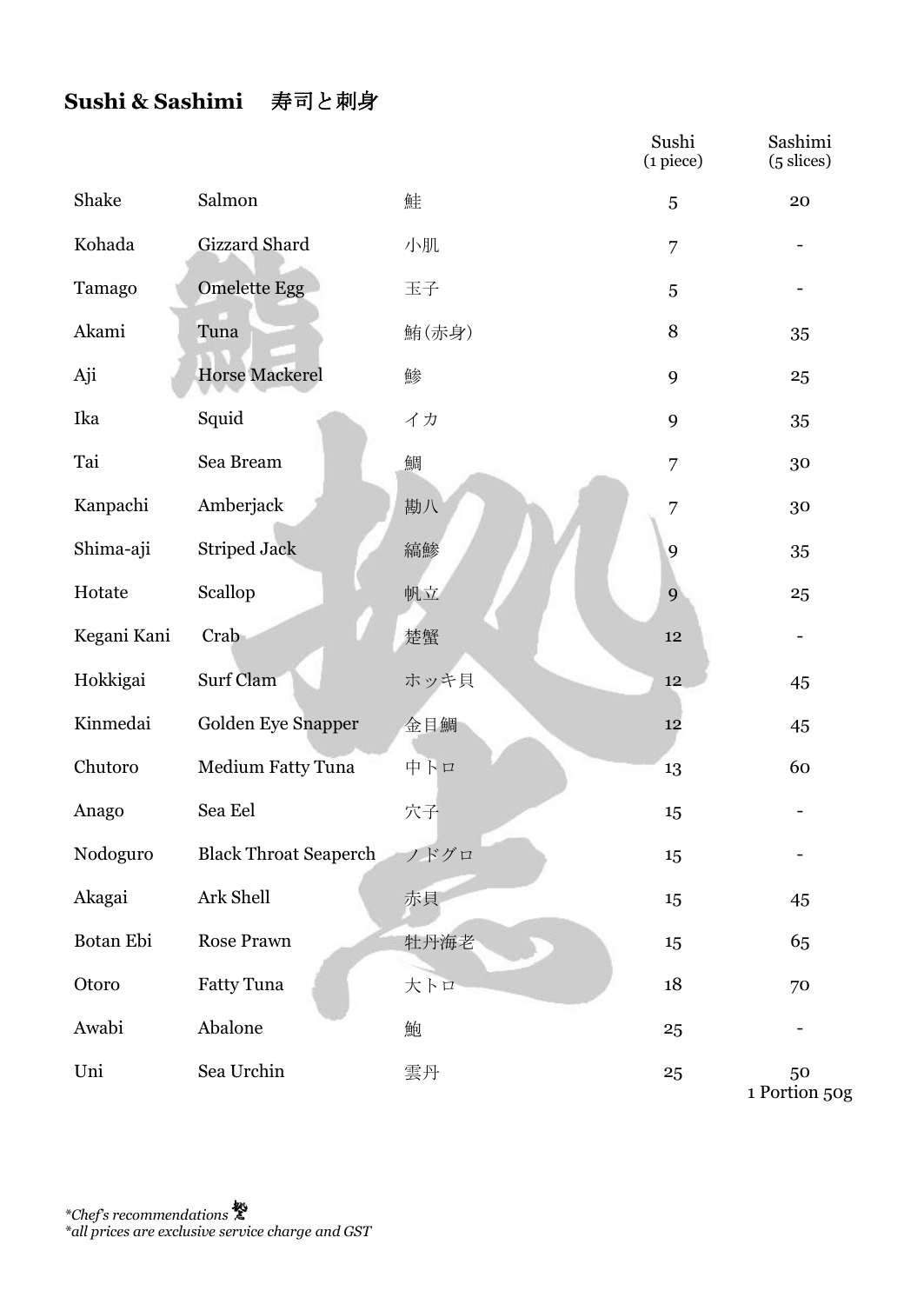### **Maki Maze** 巻物

| California Maki<br>カリフォルニア巻き<br>Traditional Maki with Shredded cucumber, avocado and crabstick                                       | 20                       |
|--------------------------------------------------------------------------------------------------------------------------------------|--------------------------|
| Salmon Pari Pari Maki サーモンパリパリ巻き<br>Salmon roll with spicy cod roe                                                                   | 22                       |
| トロタク巻き<br>Torotaku<br>Minced fatty tuna with shredded radish                                                                         | 25                       |
| Ebi Ten Avocado<br>海老天巻き<br>Deep fried shrimp with avocado                                                                           | 25                       |
| ツナグアカモーレ巻き<br>Tuna Guacamole<br>Bluefin tuna with avocado                                                                            | 25                       |
| スパイシーツナ巻き<br>Spicy Tuna Maki<br>Marinated bluefin tuna with homemade spicy sauce                                                     | 30                       |
| 馬糞ウニ手巻き寿司<br>Bafun Uni Hand Roll<br>Generous amount of bafun uni wrapped in steamed rice and high-quality seaweed<br><b>Simmered</b> | 80                       |
| 煮物<br>Asari Sakamushi<br>浅利の酒蒸し                                                                                                      | 18                       |
| Steamed little neck clams in Japanese sake                                                                                           |                          |
| Maguro Nikomi<br>煮込み鮪<br>Bluefin tuna cooked in a rich stew                                                                          | 22                       |
| Buta Kakuni <sup>赞</sup><br>豚の角煮<br>Braised pork belly in premium dark soy                                                           | 28                       |
| Awabi Yawarakani (limited servings)<br>鮑の柔らか煮<br>Simmered premium Japanese abalone                                                   | 90 (half)<br>180 (whole) |
|                                                                                                                                      |                          |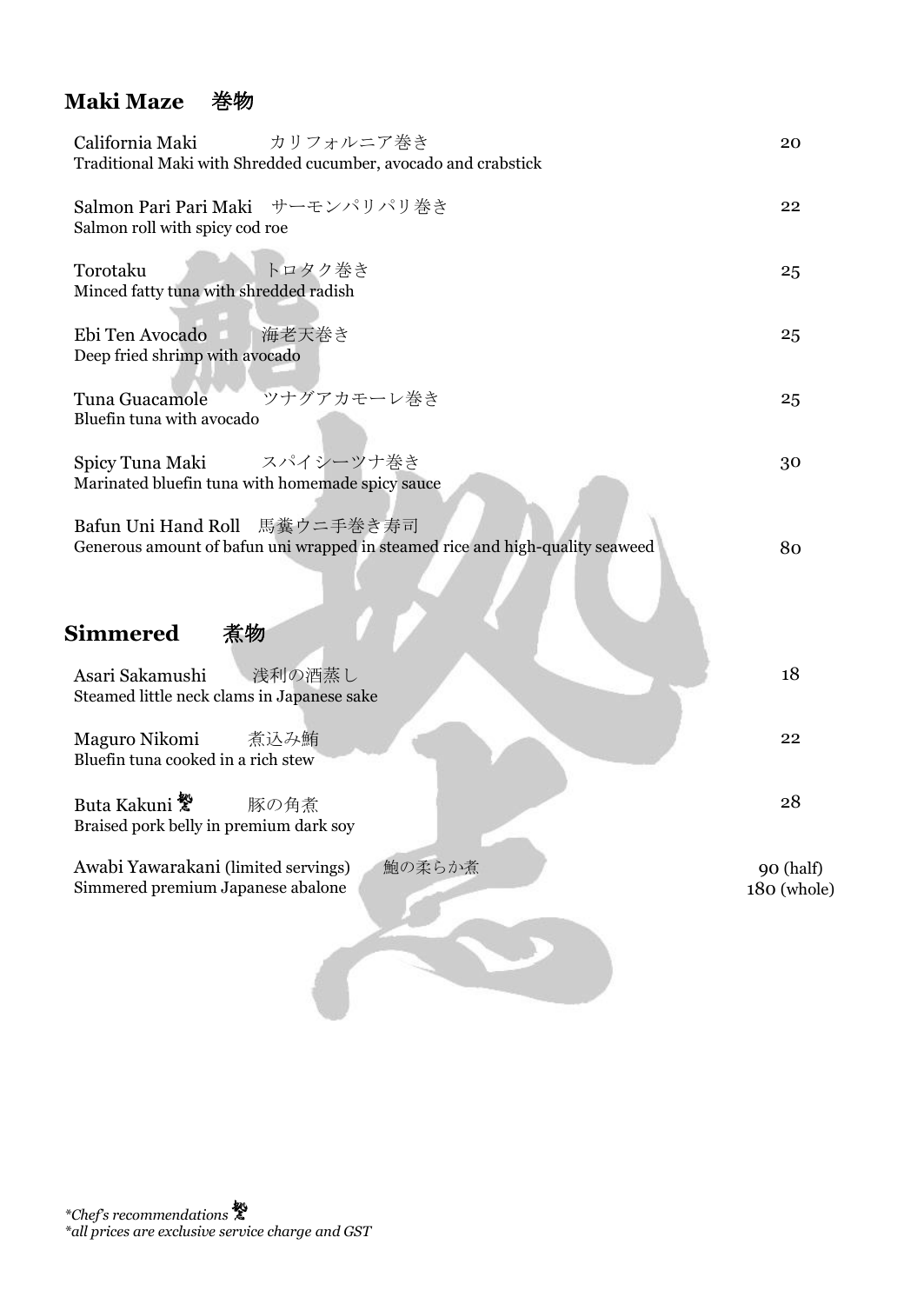## **Grilled** 焼き

| 鮭の明太焼き<br>Salmon Mentaiyaki<br>Salmon topped with flame torched cod roe                                       | 22                        |
|---------------------------------------------------------------------------------------------------------------|---------------------------|
| Hokkigai Mentaiyaki<br>ホッキ貝の明太焼き<br>Grilled surf clam topped with flame torched cod roe                       | 18                        |
| イカの明太焼き<br>Ika Mentaiyaki<br>Grilled squid topped with flame torched cod roe                                  | 18                        |
| 浅利のバター焼き<br>Asari Batayaki<br>Asari Little neck clams in butter and garlic                                    | 22                        |
| Kurobuta Pork Belly Sandwich ※ くろぶた さんど<br>Handcrafted sandwich with melt in your mouth Kurobuta pork         | 32                        |
| かごしま けん うなぎ しらやき<br>Kagoshima Unagi Shirayaki<br>Grilled salt seasoned Kagoshima unagi                        | $40$ (half)<br>80 (whole) |
| A5 和牛のサンドイッチ<br>A5 Wagyu Sandwich <sup>赞</sup><br>Handcrafted sandwich with smoky A5 wagyu beef               | 58                        |
| A5 和牛ステーキ(100g)<br>Japanese A5 Wagyu Steak (100g)<br>Grilled A5 Wagyu beef sirloin                            | 90                        |
| きんき しお やき<br>Tsuri Kinki Shioyaki<br>Salt grilled Kinki fish                                                  | Market price              |
| Fried 揚げ                                                                                                      |                           |
| Nasu Dengaku<br>茄子田楽<br>Shallow fried eggplant with minced chicken in miso paste                              | 18                        |
| Ebi Tempura (5 pieces)<br>海老の天ぷら(五本)<br>Deep fried shrimps in homemade batter                                 | 25                        |
| 穴子の天ぷら<br>Anago Tempura<br>Soft fried Japanese sea eel                                                        | 28                        |
| Hotate Avocado Hasami-age<br>帆立アボカドの挟み揚げ<br>Deep fried scallop sandwich with avocado and shrimp paste filling | 35                        |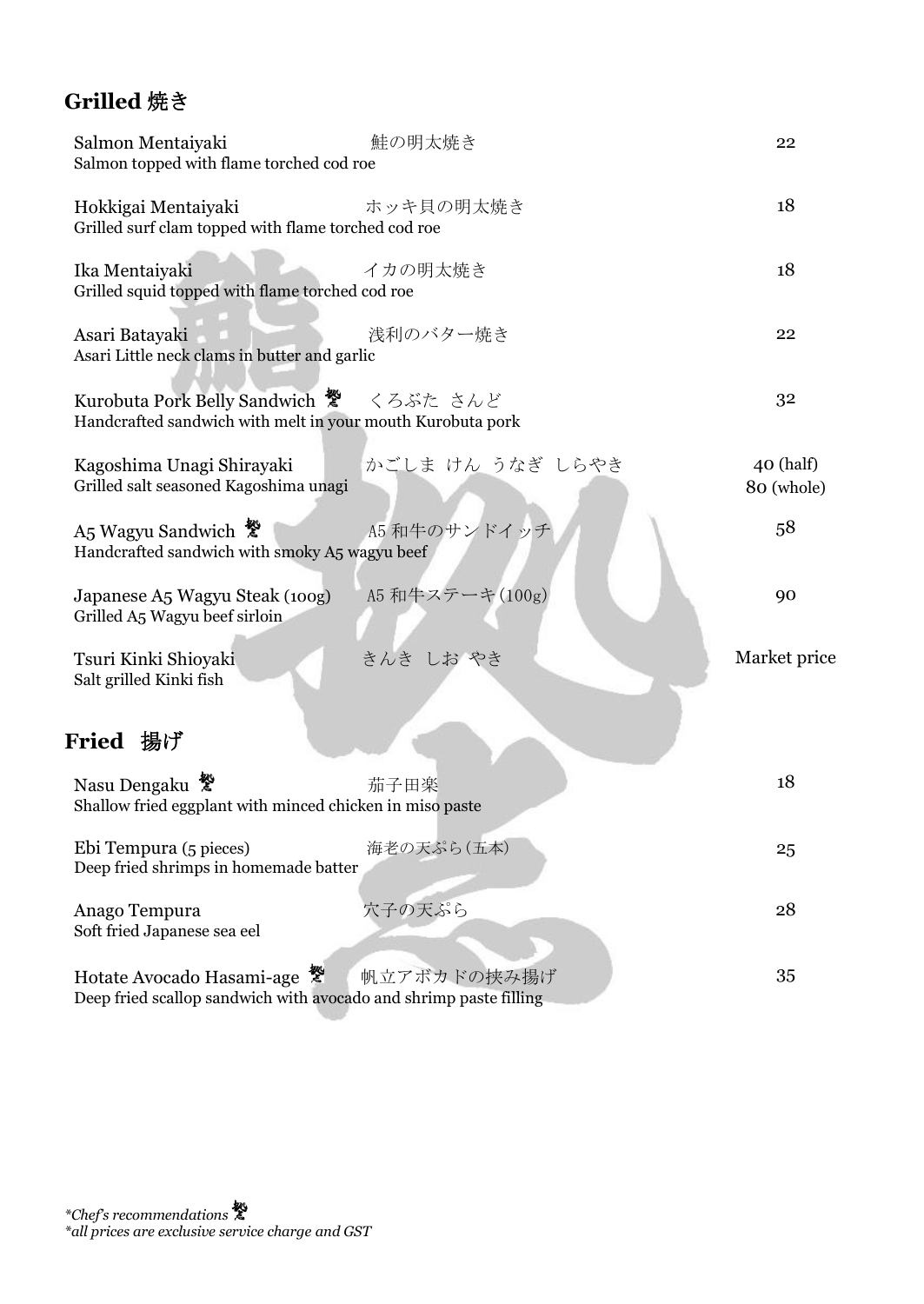### **Rice & Noodles** ご飯物と麺類

| Ninniku Chahan<br>ニンニクチャーハン<br>Specialty garlic fried rice                                                                                                             | 10 |
|------------------------------------------------------------------------------------------------------------------------------------------------------------------------|----|
| Inaniwa Udon (hot/cold) 稲庭うどん<br>Inaniwa wheat udon noodles with soup or dry with dipping sauce                                                                        | 12 |
| Seafood Inaniwa Udon (hot) 海鮮稲庭うどん<br>Inaniwa udon in a rich seafood broth                                                                                             | 28 |
| Unagi Yakimeshi 鰻チャーっっ pl ハン<br>Eel fried rice                                                                                                                         | 28 |
| A5 和牛チャーハン/炒飯<br>A5 Wagyu Chahan<br>Japanese A5 Wagyu beef fried rice                                                                                                  | 38 |
| A5 Wagyu Inaniwa Udon (hot) ※ A5 和牛稲庭うどん<br>Inaniwa wheat udon soup with A5 Wagyu Slices                                                                               | 38 |
| Kamameshi (limited servings)<br>釜飯<br>High quality Japanese Rice cooked in a traditional iron pot with Chefs speacial seasonal<br>ingredients<br><b>Dessert</b><br>デザー | 55 |
| Goma ice cream (black sesame)<br>黒胡麻アイスクリーム                                                                                                                            | 7  |
| 柚子アイスクリーム<br>Yuzu ice cream                                                                                                                                            | 7  |
| Shizuoka Matcha ice cream 静岡抹茶アイスクリーム                                                                                                                                  | 7  |
| Seasonal fruits<br>旬のフルーツ                                                                                                                                              | 20 |
|                                                                                                                                                                        |    |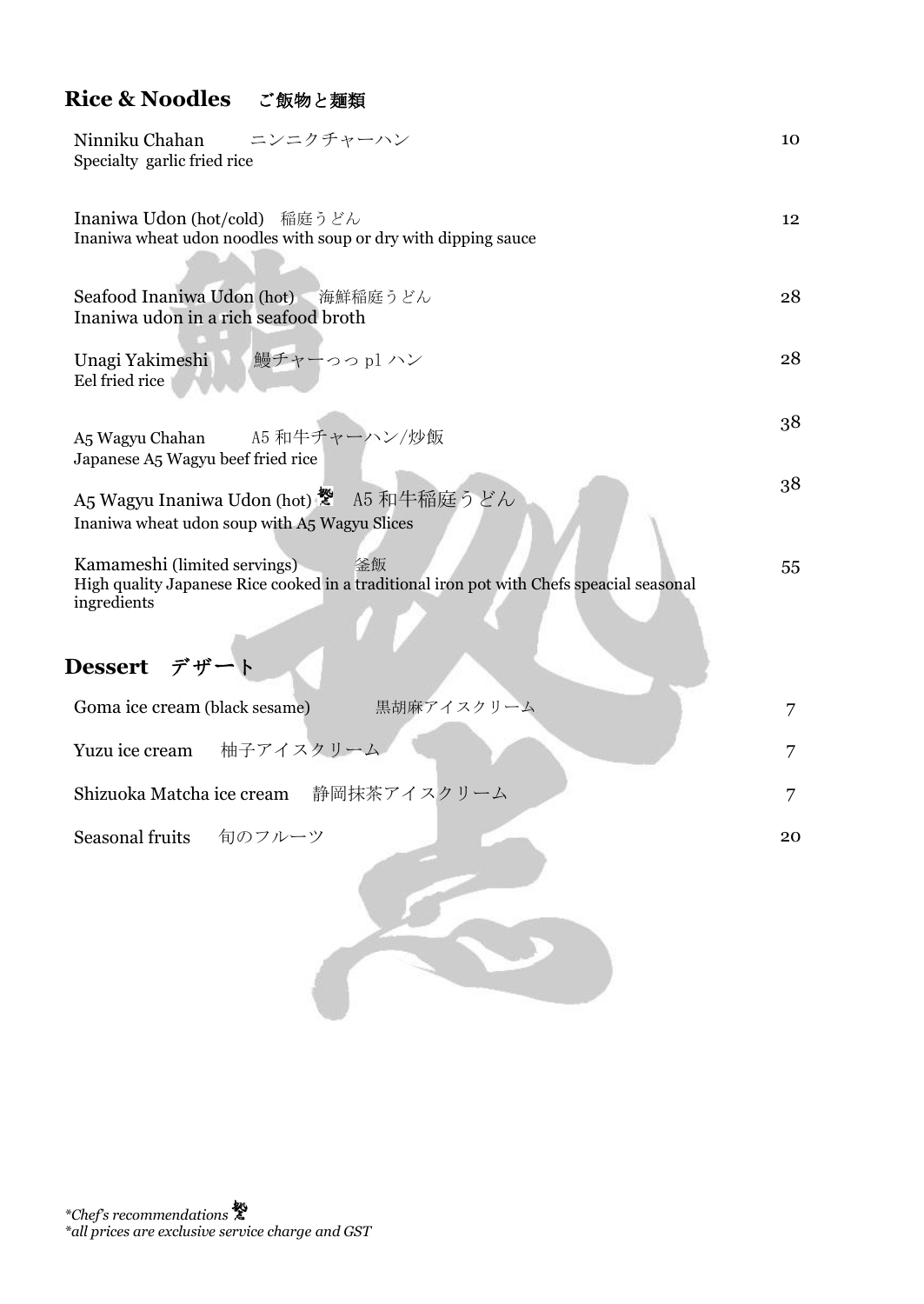#### **LUNCH SET** ランチセット

## **5 Course Set Lunch** 五コースセットランチ

Choice of main comes with:

Salad サラダ Steamed egg 茶碗蒸し

### **Main of your choice** メイン

Soup  $z - \tau$ Dessert デザート

## **Lunch Mains** メイン

| Wakadori Sumibiyaki 若鶏の炭火焼き<br>Perfectly grilled chicken thigh lightly seasoned with Japanese seasoning    | 22 |
|------------------------------------------------------------------------------------------------------------|----|
| Salmon Mentaiyaki 鮭の明太焼き<br>Grilled salmon with flame finished cod roe topping                             | 25 |
| Char Siew Buta ※ 豚チャーシュー<br>Charred braised pork belly in dark sake soy sauce                              | 26 |
| Kama Shioyaki 魚かまの塩焼き<br>Perfectly Char Grilled yellowtail collar                                          | 26 |
| Aburi Don 炙り丼<br>Assorted seasonal sashimi grade fishes lightly torched on 3- Star Miyagi steamed rice     | 28 |
| Ishikara Don サーモンイクラ丼<br>Salmon sashimi with premium salmon roe on 3- Star Miyagi steamed rice             | 28 |
| Tara Teriyaki 銀鱈の照り焼き<br>Grilled cod fillet lightly seasoned with Japanese seasoning                       | 32 |
| Kagoshima Kuro Buta Tonkatsu ※ 鹿児島黒豚<br>Kagoshima Black pork belly tonkatsu on 3- Star Miyagi steamed rice | 32 |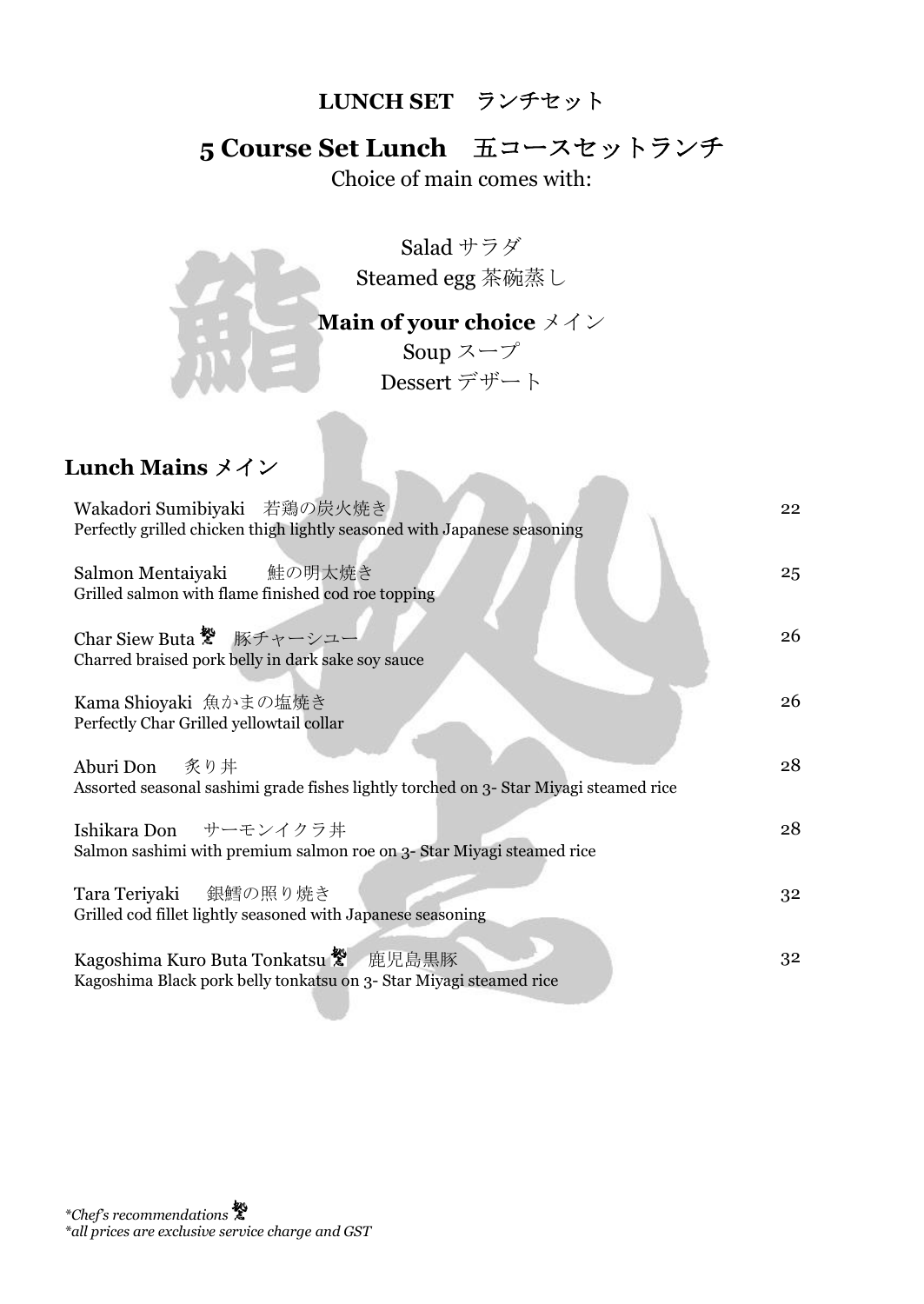#### **LUNCH SET** ランチセット

## **5 Course Set Lunch** 五コースセットランチ

Choice of main comes with:

Salad サラダ Steamed egg 茶碗蒸し

### **Main of your choice** メイン

Soup  $z - \tau$ Dessert デザート

## **Lunch Mains** メイン

| Chiri Naba ちり鍋<br>Seasonal sliced white fish served in a traditional hot pot                                 | 33 |
|--------------------------------------------------------------------------------------------------------------|----|
| Bara Chirashi <sup></sup> グラちらし<br>Cube-cut assorted seasonal sashimi on 3- Star Miyagi steamed rice         | 36 |
| Unagi Kabayaki (whole piece) 鰻の蒲焼き(一本)<br>Grilled whole fresh water eel marinated in sweet and savoury sauce | 38 |
| Edomae Sushi (7 pieces and 1 maki roll) ※ 江戸前寿司(握り寿司七貫と巻物一本)<br>Tokyo style hand-crafted sushi nigiri        | 45 |
| Wagyu Sanshioyaki 和牛の山椒焼き<br>Wagyu sirloin with Japanese pepper sauce                                        | 48 |
| Kaisen Chirashi 海鮮ちらし<br>Premium seasonal fishes on 3- Star Miyagi steamed rice                              | 53 |
| Sashimi Tempura 刺身と天ぷら<br>Assorted seasonal sashimi and mixed tempura set                                    | 55 |
| Tenkomori Don てんこ盛り丼<br>Chefs Premium Sashimi Trio on 3- Star Miyagi steamed rice (Uni, Ikura & Negitoro)    | 65 |

*\*Chef's recommendations \*all prices are exclusive service charge and GST*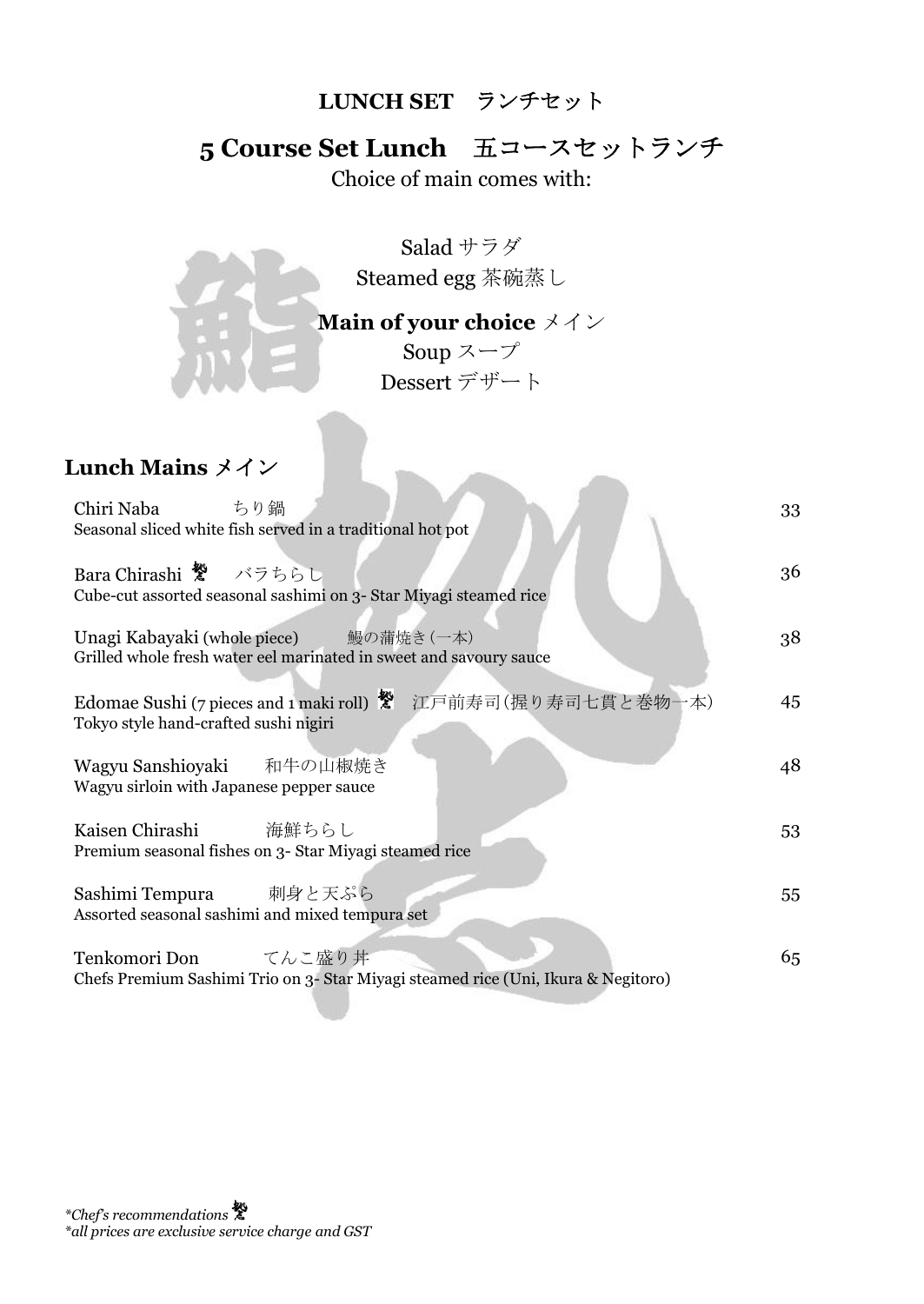## **Japanese Appetizers "O-tsumami"** おつまみ

| Yaki Nasu<br>Grilled sliced eggplant                                     | 焼き茄子    | 12              |
|--------------------------------------------------------------------------|---------|-----------------|
| Kamaage Edamame<br>Green peas tossed with salt                           | 釜揚げ枝豆   | 8               |
| Morokyu<br>Fresh cucumber with miso paste                                | もろきゅう   | 8               |
| Kawa Ebi<br>Deep fried river shrimp                                      | 川海老     | 10              |
| Eihire<br>Grilled marinated sting ray fin                                | エイヒレ    | 10              |
| Yuzu Daikon<br>Home-made Japanese radish pickles                         | 柚子大根    | 10              |
| Oyster Confit<br>Japanese Oyster cooked at low temperature in oil        | 牡蠣コンフィ  | 12              |
| Dashimaki<br>Japanese style egg omelette                                 | だし巻き玉子  | 12 <sup>°</sup> |
| Namako Su<br>Sliced raw sea cucumber with vinegar                        | ナマコ酢    | 15              |
| Mimiga<br>Lightly torched dried hog's ear                                | ミミガー    | 12              |
| Jikasei Ika Shiokara<br>Homemade Fermented squid in liver sauce          | イカの塩辛   | 15              |
| Wakadori Karaage<br>Deep fried crispy chicken                            | 若鶏の唐揚げ  | 12              |
| Gyoza (8 pieces)<br>Pan fried Japanese dumplings                         | 餃子(八個)  | $12 \,$         |
| Atsuyaki Tamago<br>Chef's Special home-made egg cake                     | 厚焼き玉子   | 15              |
| Fugu Mirin<br>Grilled pufferfish marinated in mirin                      | フグ味醂    | 15              |
| Hotate Mentaiyaki<br>Grilled scallops topped with lightly seared cod roe | 帆立の明太焼き | 15              |